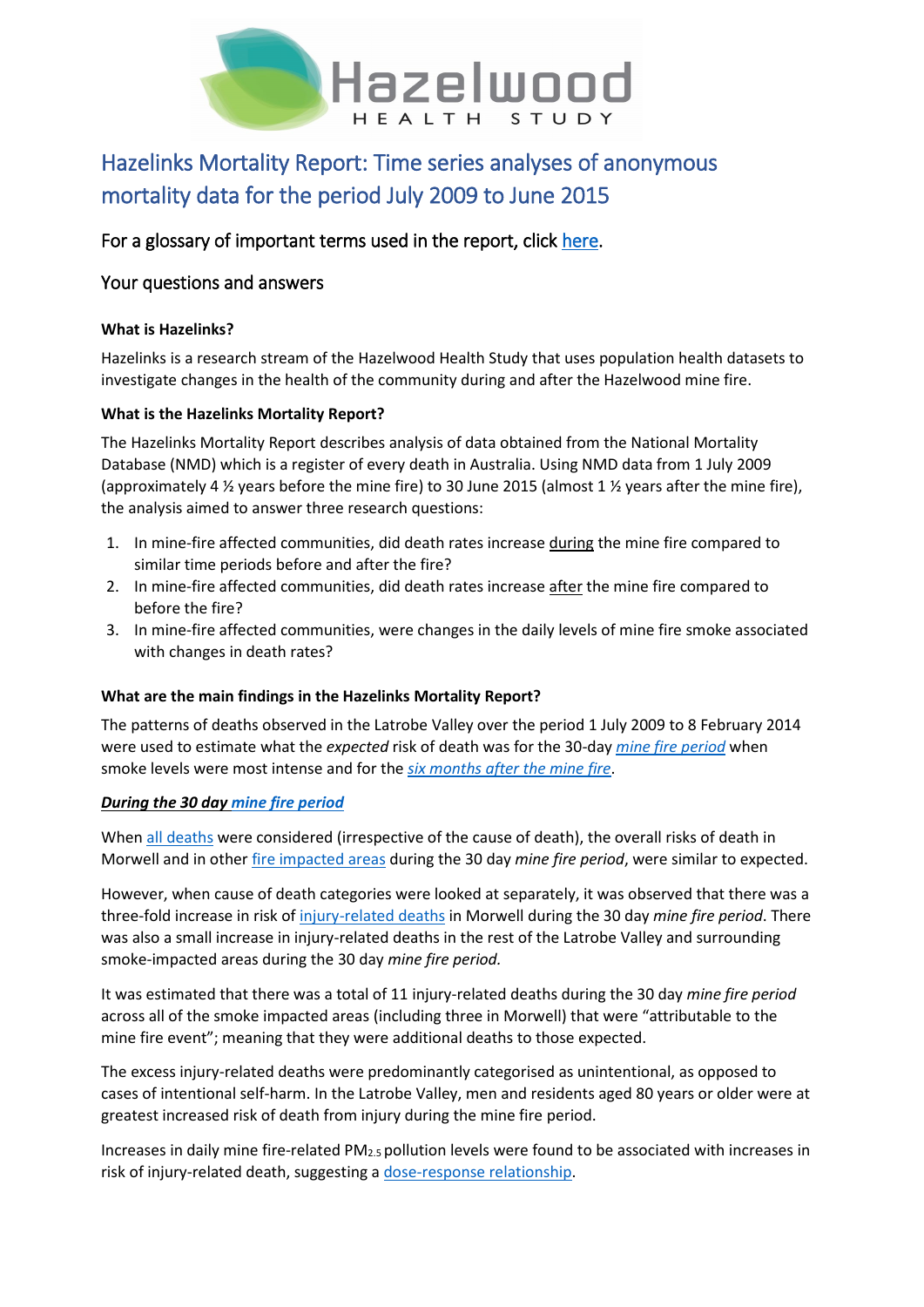#### **Key findings**

During the 30 day period 9 February to 10 March 2014, when smoke levels were the most intense:

- there was an increased risk of injury-related deaths in the smoke impacted areas, particularly in Morwell;
- there were 11 more injury-related deaths in the smoke impacted areas during this period than would have been expected;
- these injury-related deaths were predominantly unintentional;
- men and residents aged 80 years or older were at greatest increased risk of injury-related death.

#### *During the [six months after the mine fire](#page-3-0)*

Whe[n all deaths](#page-3-1) were considered (irrespective of the cause of death), the overall risk of death in Morwell during the *six months after the mine fire* was 29% higher than expected. In smoke impacted areas outside of Morwell, the overall risk of death during the *six months after the mine fire* was similar to expected

When cause of death categories were looked at separately, it was observed that there was a 27% increase in risk of death from [cardiovascular \(heart and circulation\) conditions](#page-3-4) in the Latrobe Valley as a whole and, more specifically, a 62% increase in Morwell during the *six months after the mine fire*. In particular, risk of death from Ischaemic Heart Disease (IHD, also known as coronary artery disease) was increased. In total there were an extra 26 cardiovascular deaths in Morwell attributed to this sixmonth period, including 17 with IHD. Those 26 cardiovascular deaths represented 38% of all cardiovascular deaths in Morwell during this six-month period. Men and residents aged 80 and above in the Latrobe Valley were at an increased risk of death from IHD in the six months after the fire.

#### **Key findings**

During the 6 months after the mine fire period, from 11 March to 11 September 2014:

- there was an increased risk of death from cardiovascular diseases in the Latrobe Valley, particularly in Morwell;
- there were 26 cardiovascular-related deaths in Morwell, including 17 with Ischaemic Heart Disease, that were additional deaths to those expected;
- men and residents aged 80 years or older were at greatest increased risk of death from cardiovascular diseases.

# **Was there an increase in deaths from respiratory conditions related to the mine fire during the mine fire period and in the following six months?**

There were no associations observed between the mine fire and respiratory-related deaths. This is unlikely to mean that the smoke posed no threat to people with respiratory illnesses. Instead it is likely that vulnerable people with chronic respiratory illnesses took preventive action including leaving the smoke impacted areas, wearing protective masks and/or increasing their use of preventive medications or oxygen therapy. Other Hazelwood Health Study research streams have shown an association between the mine fire smoke and respiratory symptoms in smoke affected communities.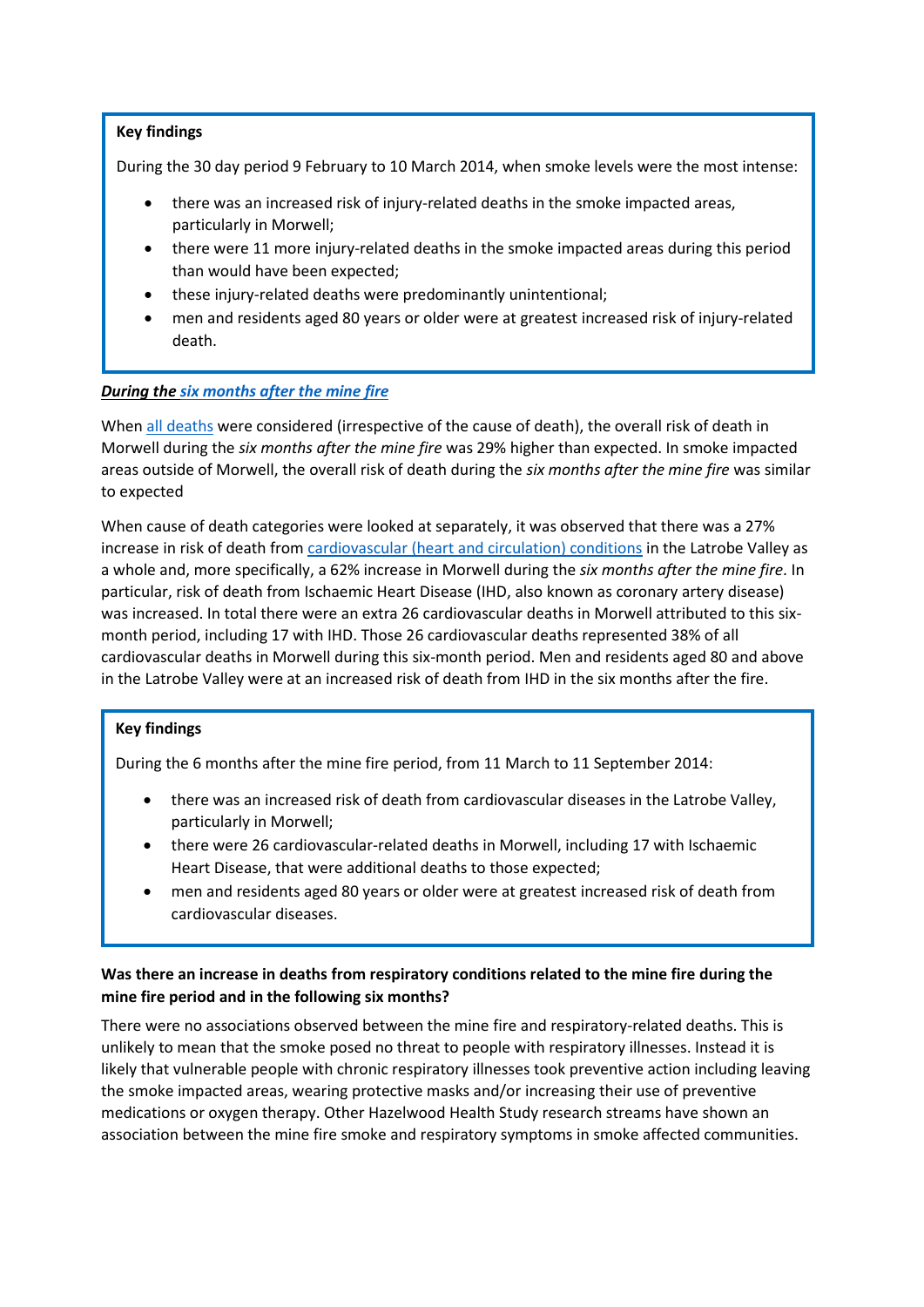#### **Why did injury-related deaths increase during the 30-day mine fire period?**

The numbers of exces[s injury-related deaths](#page-3-2) (11 during the mine fire period) were too small to subcategorise into more detailed injury-types. Also, the National Mortality Database data did not allow us to infer what activities or behaviours led to the injury-related deaths. Therefore, we don't know exactly what people were doing, or what types of injuries they sustained. However, there are studies showing that exposure to environmental pollutants can have adverse neurological and behavioural effects, such as reducing cognitive judgment and increasing anxiety, depression and selfharm behaviours. Anecdotal evidence suggests that some people in smoke affected areas may have undertaken risky activities, such as climbing ladders to remove ash or flammable debris from roofing, however the National Mortality Database did not contain this information.

# **Who were the 11 people with injury-related deaths, and 26 people with cardiovascular-related deaths attributed to the mine fire?**

The National Mortality Database data were anonymous and only allowed the researchers to look at changes in the patterns of deaths across the population as a whole. The data did not allow the researchers to identify which 11 from all injury-related deaths, or which 26 from all cardiovascularrelated deaths, were additional to those expected. The researchers also couldn't answer questions about whether any individual person's death was caused by the mine fire.

# <span id="page-2-0"></span>**GLOSSARY OF IMPORTANT TERMS USED IN THE HAZELINKS MORTALITY REPORT**

**PM2.5**: Very small particles usually found in smoke that have a diameter of 2.5 thousandths of a millimetre or less. When breathed in, PM<sub>2.5</sub> particles are small enough to travel deeply into the lungs and some can even enter the bloodstream. The Hazelwood Health Study uses PM $_{2.5}$  levels as the main measure of smoke pollution during the mine fire.

<span id="page-2-2"></span>**Fire impacted areas:** These are the towns/localities where the ground level PM<sub>2.5</sub> concentrations were higher than usual for at least one day during the *mine fire period*. See Figure 1.



<span id="page-2-1"></span>**Figure 1. Geographical location of the fire impacted areas**